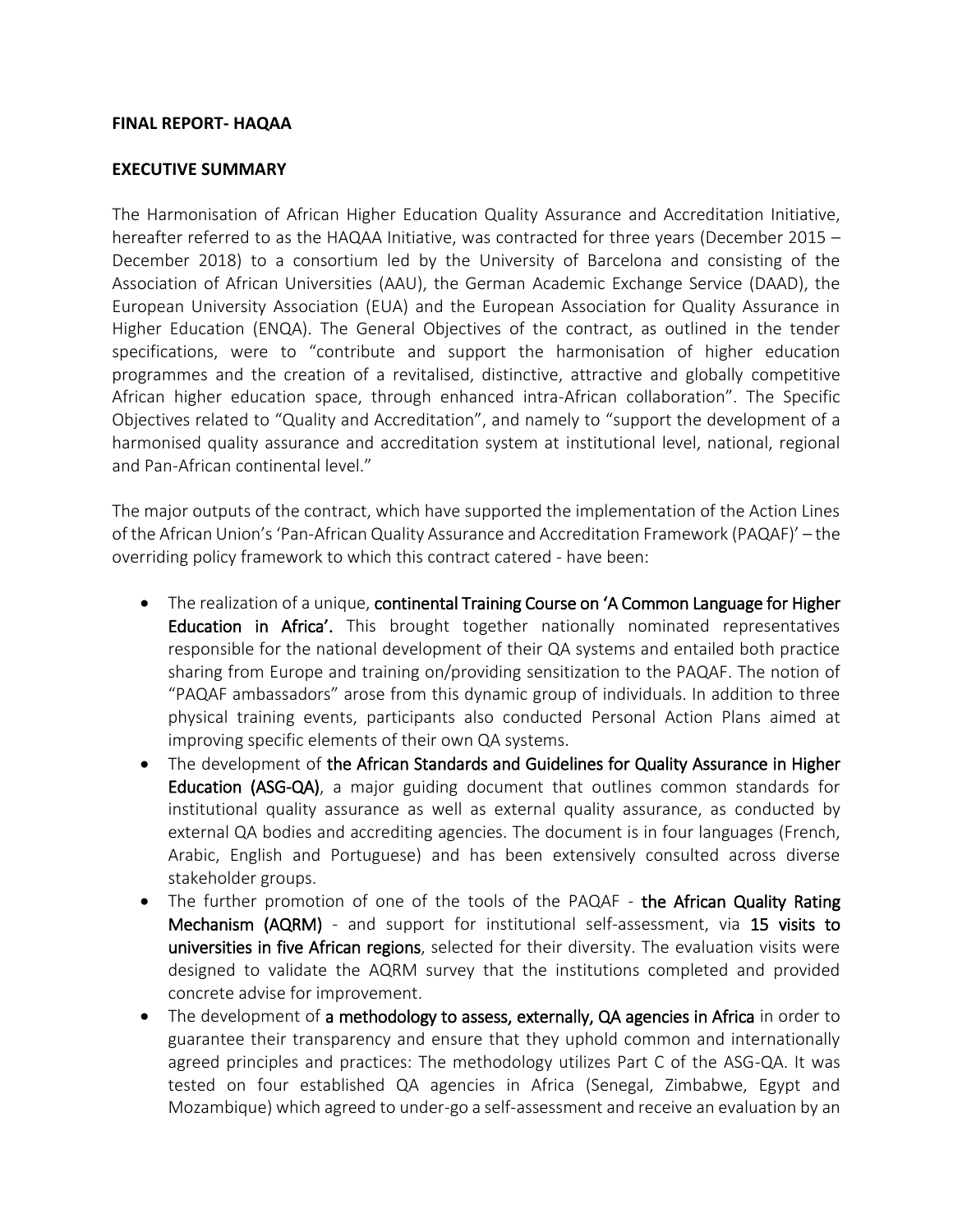international panel. Four additional countries which do not yet have agencies but are in the process of establishing them also received 'consultancy visits' by experts teams, inspired by the ASG-QA (Cameroon, Togo, Mali and Morocco).

• General visibility for an awareness of the PAQAF and its components has been generated through a HAQAA Initiative website, the creation of a QA database and the consistent follow-up with the Training Course participants, the Advisory Board, participation in international conference and events and the preparation of input for Africa-EU summits, the publication of a number of outputs (the ASG-QA, the outcome reports of the Training Course and the AQRM exercise), the organization of a consultation event in Addis Ababa for the ASG-QA and a final conference in Dakar Senegal and the general exploitation of the media channels and networks that the partners of the implementing consortium use.

The HAQAA Initiative has been a complex endeavor that has required working at various levels within the African context (institutional, national, regional and continental) and in conjunction with many diverse and important stakeholders active at these different levels. The consortium was carefully composed to guarantee a) outreach to these stakeholders (the AAU is the umbrella body for universities in Africa and is recognized as the implementing body for the higher education strategy of the African Union), b) expertise in the field and on higher education harmonisation and quality assurance (DAAD has a long track record of support quality assurance development in East Africa and now in West Africa and runs a professional training programmes to this effect; ENQA and EUA are both authors and drivers of the European Standards and Guidelines for QA in Europe in the context of the European Higher Education Area and represent quality agencies and universities respectively) and c) professional and efficient European contract management in an international context (provided by a dynamic international project team and project coordinators with long-standing experience in EU's external relation and higher education cooperation with Africa).

The complexity of the initiative also required a dynamic and inclusive governance structure in which major stakeholders were included in shaping all products and outcomes, so as to ensure their African ownership:

- An Advisory Board of major African regional higher education organisations from different linguistic groups was convened and met officially seven times throughout the three-year contract and was also invited to important events, to ensure their constant and constructive input;
- A Technical Working Group of seven African experts from different regions and linguistic groups was tasked with developing the African Standards and Guidelines for QA (ASG-QA) and the review methodology for assessing QA agencies, two major outputs of this contract and key contributions to realising the PAQAF of the African Union;
- The implementing consortium worked closely with both the EC and the African Union Commission to ensure that the initiative was consistent with and optimally contributing to African Union political objectives and particularly the PAQAF.

The consortium, though the various activities of the contract and through its contact with diverse stakeholders, can suggest a number of important considerations for investment in the future,